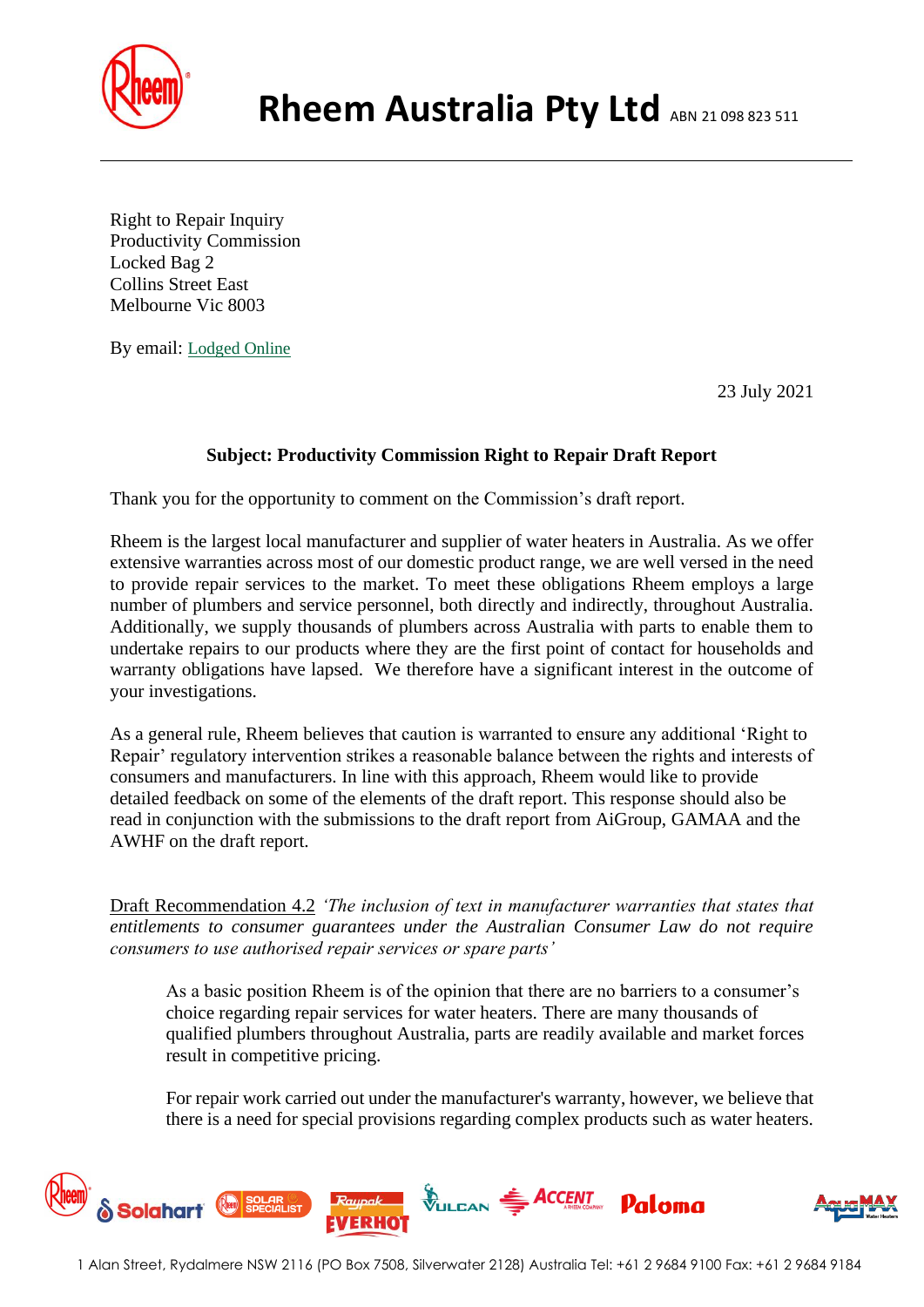With lengthy warranty obligations stretching to 10 and 12 years in many cases, Rheem has found it practical to employ specialist technicians or to appoint 'accredited' contractors for the warranty repairs of its products. These people have received specialist information and training from Rheem that is specific to the products supplied, and as such they are best placed to safely and effectively diagnose faults and repair such products to our desired level of quality and workmanship.

\_\_\_\_\_\_\_\_\_\_\_\_\_\_\_\_\_\_\_\_\_\_\_\_\_\_\_\_\_\_\_\_\_\_\_\_\_\_\_\_\_\_\_\_\_\_\_\_\_\_\_\_\_\_\_\_\_\_\_\_\_\_\_\_\_\_\_\_\_\_\_\_\_\_\_\_\_\_\_\_\_\_

The skill and competence levels of repair persons who have not received such specialist training and accreditation varies widely, and Rheem's experience has led us to hold serious concerns about the quality and safety of repairs on products and systems even when carried out by repairers licensed to carry out such work. There are many cases where repairers attempt to carry out repairs and either fail to fix the problem and/or introduce new problems and/or cause damage.

For gas appliances in particular, the repair of parts contrary to manufacturer instructions and the use of replacement parts not originating from, or specified by, the manufacturer is likely to adversely impact safety, functionality and reliability of the product and in many cases will contravene the requirements of Australian Standard AS4575:2019 'Gas Appliances – Servicing of Type A gas appliances' and render the (mandatory) product certification invalid.

In these cases, the connection of the product to the gas supply and subsequent operation would additionally contravene the various state and territory gas safety regulations. This would apply regardless of whether the parts were replaced during warranty or outside of warranty.

The ACL currently imposes an obligation on manufacturers to repair, replace or provide a refund when a product is defective and is covered by consumer guarantee or express warranty. Whilst we are supportive of this position, we believe that any changes to repair legislation should include the inclusion of a reciprocal obligation for consumers to approach the manufacturer to resolve any warranty issues, at least in the first instance.

Rheem therefore opposes Draft Recommendation 4.2. Rather, for repair claims during the manufacturer warranty period, the ACL should place an obligation on the consumer to approach the manufacturer in the first instance. If the manufacturer does not respond or otherwise fails to meet their obligations under the ACL, the consumer has the right to approach an alternative repair service provider.

Information Request 4.3 *Prohibiting manufacturer warranties from being voided if consumers do not use the repairers and spare parts specified by the manufacturer.*

From our comments to Draft Recommendation 4.2 it follows that we do not support prohibiting manufacturer warranties from being voided if consumers do not use the repairers and spare parts specified by the manufacturer.

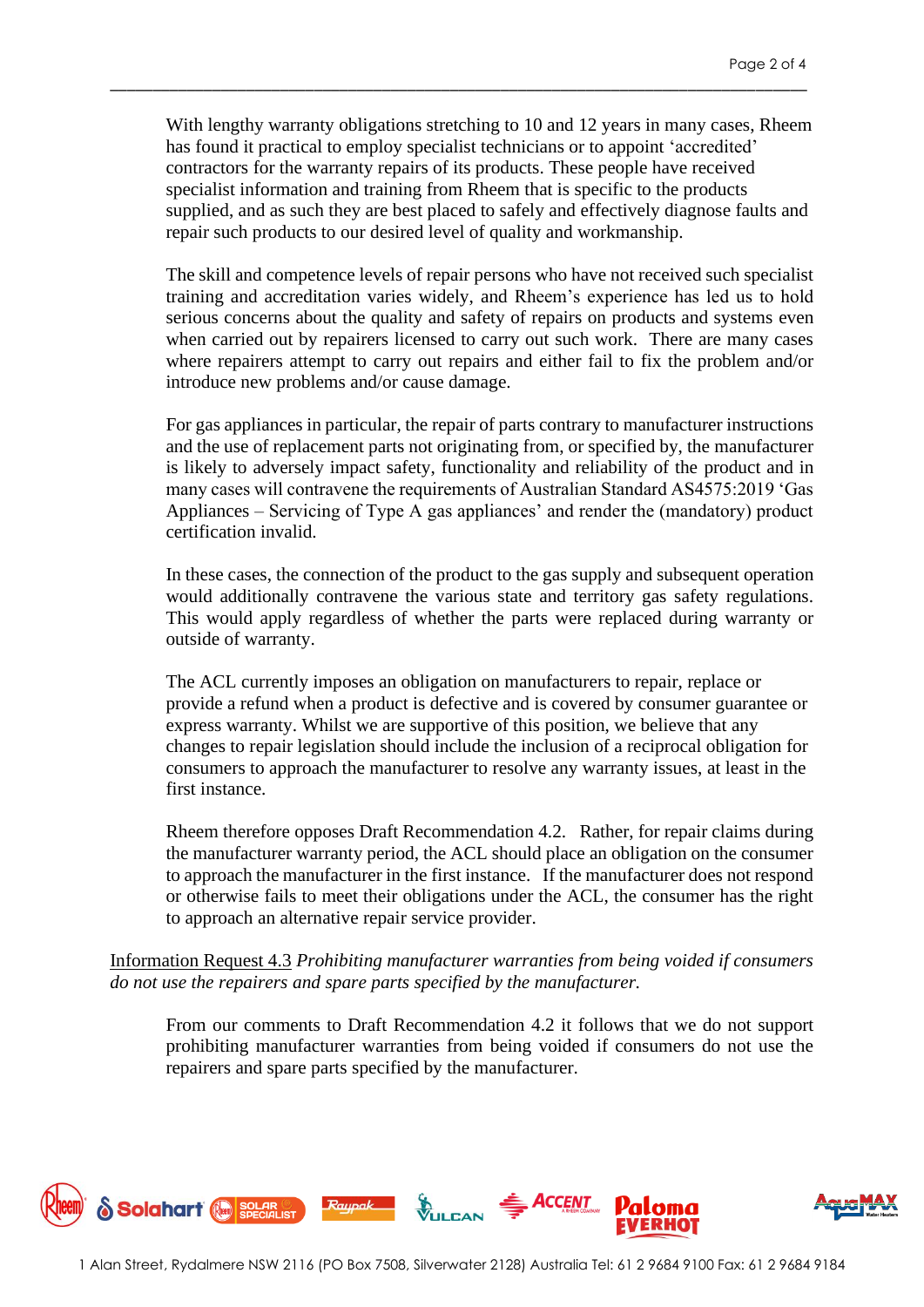Draft Recommendation 3.1 *ACCC to develop and publish guidance on how long common household products could reasonably be expected to last without fault (durability) under consumer guarantees. Guidance could use ranges for different value products.*

\_\_\_\_\_\_\_\_\_\_\_\_\_\_\_\_\_\_\_\_\_\_\_\_\_\_\_\_\_\_\_\_\_\_\_\_\_\_\_\_\_\_\_\_\_\_\_\_\_\_\_\_\_\_\_\_\_\_\_\_\_\_\_\_\_\_\_\_\_\_\_\_\_\_\_\_\_\_\_\_\_\_

Rheem does not support the proposal that the ACCC publish guidance on the longevity of common household products, even if this advice is expressed as ranges.

One of the marketable features of water heaters sold on the Australian market is the warranty with which they are sold. These warranties are based on manufacturers long experience regarding their products, and their expectations of how long their products are likely to be operable.

Manufacturers of water heaters can and do differentiate their products based on a number of factors including:

- the type of enamel used in the product manufacture
- the thickness of the enamel
- the size of the anode in the water heater
- judgement based on confidence in our manufacturing and quality processes.

All of these factors vary between manufacturers, and even between products made by the same manufacturer, so that they can meet a price point or brand positioning in the market.

External to the manufacturers' control are factors such as:

- the climate in which the water heater is installed (extreme temperatures of the ambient air and water temperatures reduce the life of the product)
- the quality of the water supplying the appliance (hard water in country areas, Metropolitan Western Australia and Adelaide [in some years] erodes enamel or damages heat exchangers more quickly)
- the number of heating and cooling cycles that the water heater is expected to perform (there is a minimum requirement to which water heaters must comply, however large families can substantially exceed these requirements)

Additionally, different water heating technologies and capacities are likely to have significant different operational lives. For example, thermosiphon electric boosted solar water heaters theoretically have a longer life than traditional storage water heaters, however have greater exposure to the elements and may be more impacted by extreme weather events. Smaller water heaters tend to have a shorter life than larger sizes of an equivalent technology as they are likely to experience a greater number of heating and cooling cycles over a similar period.

As water heating has traditionally been a low interest category, consumers are prone to not be as aware of their products as they are in other categories. For example, census data on questions surrounding the type of technology that consumers have for heating